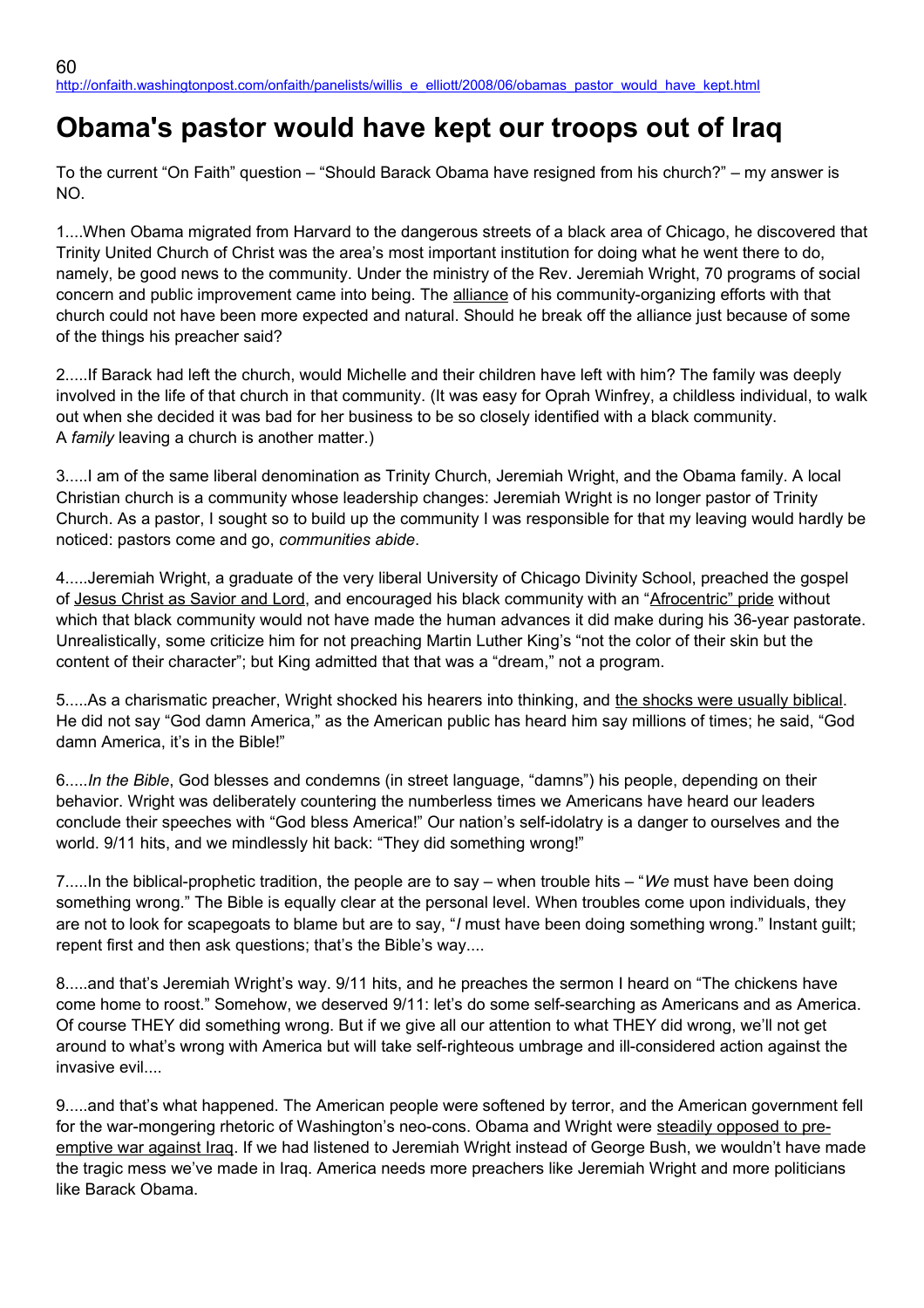10.....None of the above should be read as excusing Wright's occasionally making a fool of himself. Nor can an influential old man be excused for letting jealousy move him to undermine a more influential younger man.

**BY WILLIS E. ELLIOTT | JUNE 8, 2008; 8:06 PM ETSAVE & SHARE: b a s PREVIOUS: [FOOL ME ONCE](http://onfaith.washingtonpost.com/onfaith/panelists/kathleen_flake/2008/06/fool_me_once.html) | NEXT: [PREACHING IS AN EXTENDED CONVERSATION](http://onfaith.washingtonpost.com/onfaith/panelists/william_tully/2008/06/preaching_is_an_extended_conve.html)**

**Comments Please report offensive comments below.**

Sorry, I confused you Pagan I go to church I don't vote for one.

I vote for the one running for office who reveals plans that actually make sense unlike those found at Obama's website.

**POSTED BY: GARYD | JUNE 9, 2008 11:39 PM [REPORT OFFENSIVE COMMENT](mailto:blogs@washingtonpost.com?subject=On%20Faith%20Panelists%20Blog%20%20%7C%20%20Garyd%20%20%7C%20%20Obama)**

Hey, Zzim, in the Reverend's world, anyone who 'feels wronged' is really at fault for gettin, say, stomped in an NYC subway, for 'disrupting unity' by not conforming to 'Merry Christmas.' How dare they. :)

**POSTED BY: PAGANPLACE | JUNE 9, 2008 6:26 PM [REPORT OFFENSIVE COMMENT](mailto:blogs@washingtonpost.com?subject=On%20Faith%20Panelists%20Blog%20%20%7C%20%20Paganplace%20%20%7C%20%20Obama)**

Oh, by the way - I totally reject your argument because it is based on the theory of collective punishment being OK. You assert that if Group A is angry with the policies of Group B and if Group A expresses that anger by killing a few random members of Group B (and C, D, E & F who happen to be in the way), then the first thing members of Group B should do is ask themselves "why am I so bad that I deserve this?"

You call for "instant guilt". Shame on you. You should feel guilty.

**POSTED BY: ZZIM | JUNE 9, 2008 4:26 PM [REPORT OFFENSIVE COMMENT](mailto:blogs@washingtonpost.com?subject=On%20Faith%20Panelists%20Blog%20%20%7C%20%20ZZim%20%20%7C%20%20Obama)**

Hmm... he might have kept our troops out of Iraq. Alternatively, if Obama had been president in 2002, he may have concluded that deposing Saddam Hussein was a good idea. And if that had happened, Rev. Wright would probably supported the war too.

My point is this - most of the opposition to the Iraq war from leftists like Rev. Wright is primarily motivated by the desire to oppose anything George Bush supports.

**POSTED BY: ZZIM | JUNE 9, 2008 4:19 PM [REPORT OFFENSIVE COMMENT](mailto:blogs@washingtonpost.com?subject=On%20Faith%20Panelists%20Blog%20%20%7C%20%20ZZim%20%20%7C%20%20Obama)**

"8.....and that's Jeremiah Wright's way. 9/11 hits, and he preaches the sermon I heard on "The chickens have come home to roost." Somehow, we deserved 9/11: let's do some self-searching as Americans and as America. Of course THEY did something wrong. But if we give all our attention to what THEY did wrong, we'll not get around to what's wrong with America but will take self-righteous umbrage and ill-considered action against the invasive evil...."

If only Jeremiah Wright had taken care to phrase it in a more sensitive way, he could have preached the same message without fault. And . . . maybe no one would have listened. And . . . that's the risk he should have taken.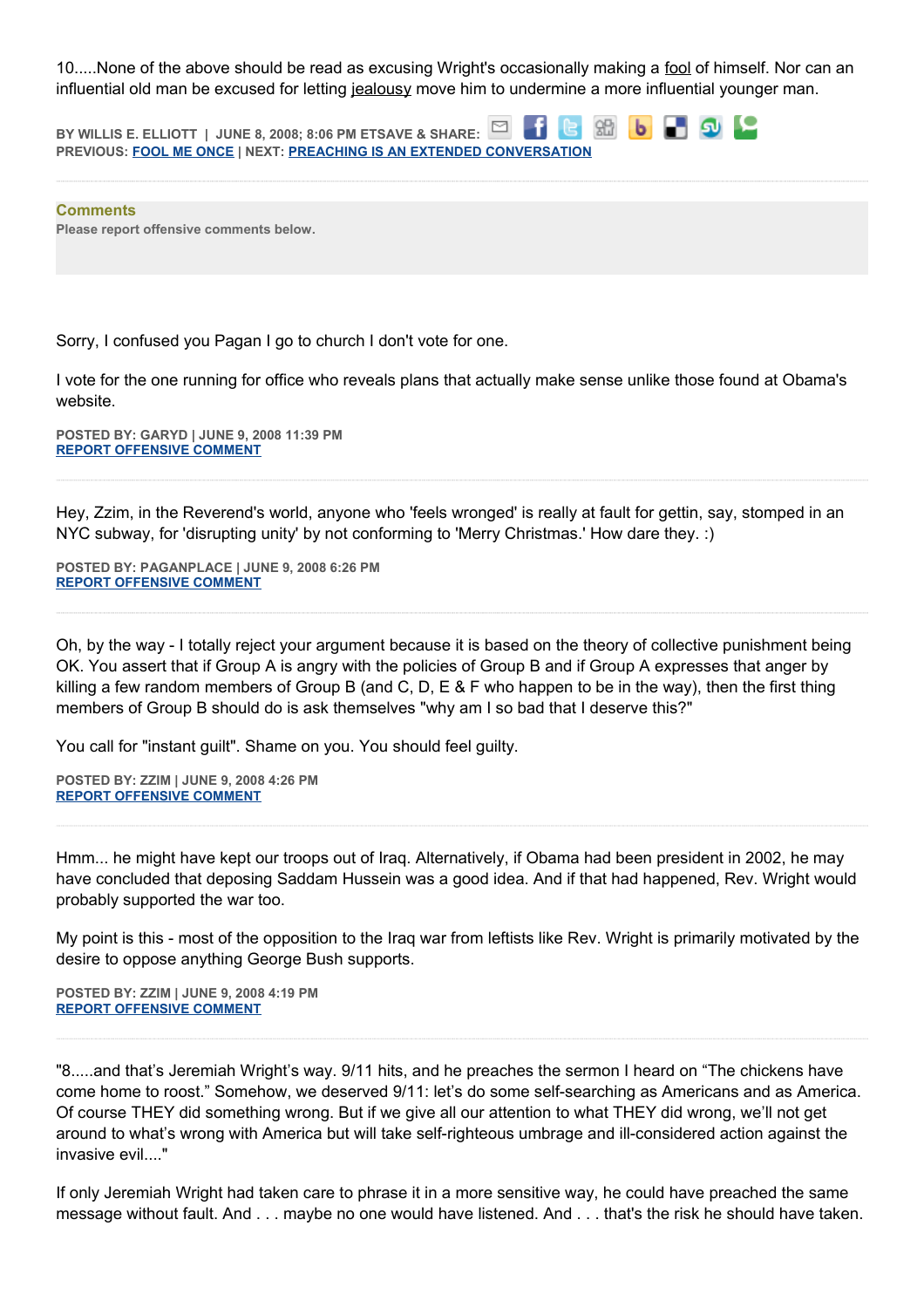God will condemn America, seems more accurate than "God Damn America," which sounds a lot more like J.W's own epitaph for America.

**POSTED BY: POTTERY | JUNE 9, 2008 2:49 AM [REPORT OFFENSIVE COMMENT](mailto:blogs@washingtonpost.com?subject=On%20Faith%20Panelists%20Blog%20%20%7C%20%20Pottery%20%20%7C%20%20Obama)**

I mean, you do realize, of course, that this is \*exactly\* the kind of crap we have a secular government in order to \*not have to do.\*

See where this could go?

The Founding Fathers knew. You have any kind of 'religious test' for power, ...it never ends.

What happens when people do what they try to do about Obama's church and making elections into referenda on religion... It can get worse than this. Much worse.

This was fresh in the minds of the Founding Fathers, and is still fresh in Europe's.

It's not too late to be America about this.

Let's look at this ugly mess, step back, and have a real election on the issues.

No more time to screw around.

**POSTED BY: PAGANPLACE | JUNE 8, 2008 10:55 PM [REPORT OFFENSIVE COMMENT](mailto:blogs@washingtonpost.com?subject=On%20Faith%20Panelists%20Blog%20%20%7C%20%20Paganplace%20%20%7C%20%20Obama)**

Done trying to vote for churches, yet, then, Gary?

I got no worries if we start talking about actual candidates and issues and what we can expect to happen in reality if certain things are done, and other radical 'leftist' ideas like governing based on ideas of \*government,\* rather than religious affiliation.

You know, that America thing.

Guess we needed the reminder why the Founding Fathers based America on \*not doing that religious politics thing.\*

Not too late to take the obvious clue to heart.

**POSTED BY: PAGANPLACE | JUNE 8, 2008 10:44 PM [REPORT OFFENSIVE COMMENT](mailto:blogs@washingtonpost.com?subject=On%20Faith%20Panelists%20Blog%20%20%7C%20%20Paganplace%20%20%7C%20%20Obama)**

Whether one votes for Obama or McCain one still votes for the church of political expediency and gutless conformity.

**POSTED BY: GARYD | JUNE 7, 2008 10:01 AM [REPORT OFFENSIVE COMMENT](mailto:blogs@washingtonpost.com?subject=On%20Faith%20Panelists%20Blog%20%20%7C%20%20garyd%20%20%7C%20%20Obama)**

I cannot argue with such a learned and observant man as Willis E. Elliott who said, "Obama's pastor would have kept our troops out of Iraq" and supported it with many sound logics.

I know that's so because he did such a good job keeping Barak Obama out of his church.

Jeremiah Wright for president, congress, the supreme judge. Aw heck, Jeremiah Wright for God.